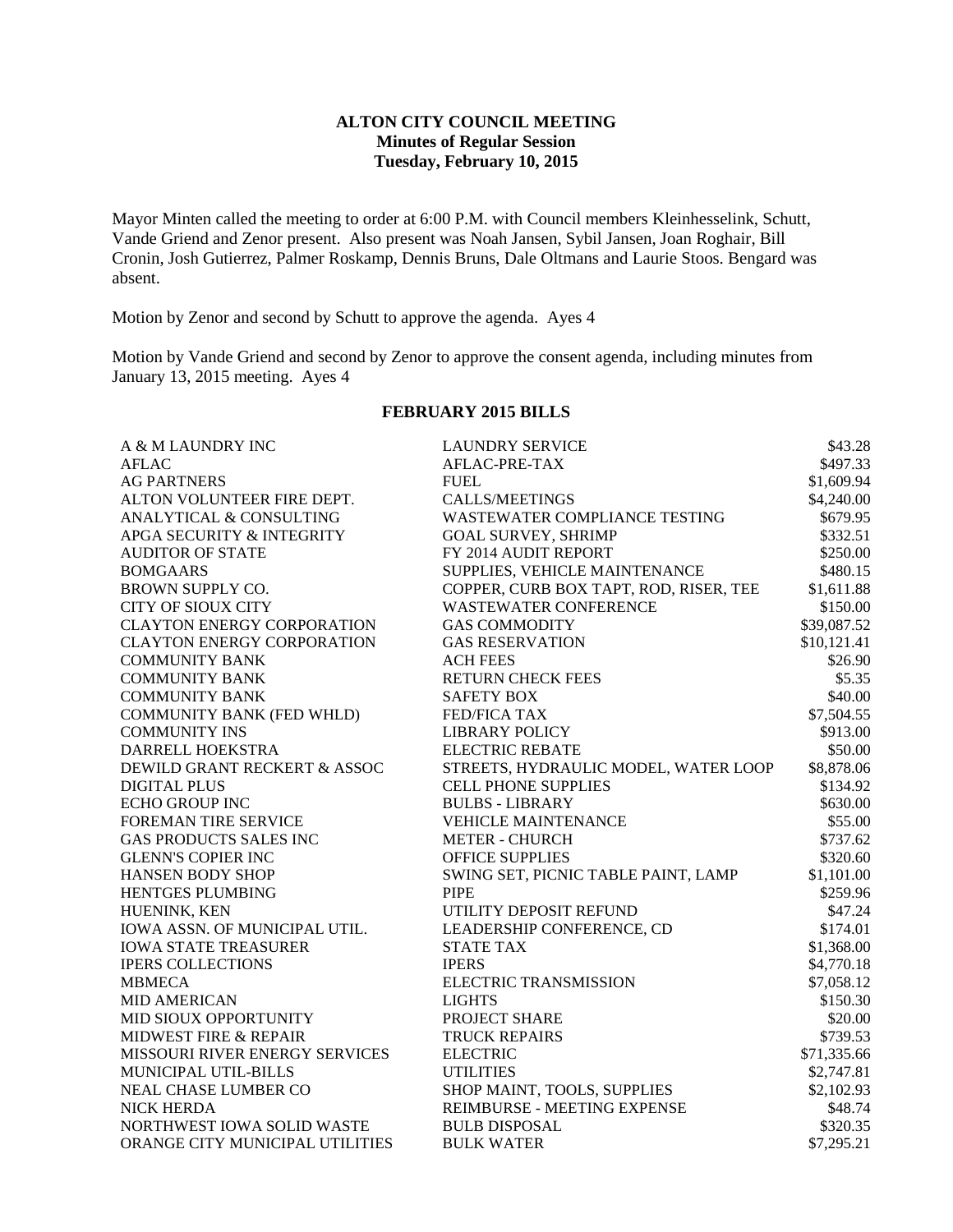| ORANGE CITY SANITATION          | <b>GARBAGE HAULING</b><br>\$6,192.50 |              |
|---------------------------------|--------------------------------------|--------------|
| PAYROLL CHECKS                  | <b>JANUARY PAYROLL</b>               | \$24,278.89  |
| PLUIM PUBLISHING CO., INC.      | <b>SUBSCRIPTION</b>                  | \$28.00      |
| <b>QUINTIN VAN-ES</b>           | <b>REIMBURSE - EDUCATION</b>         | \$15.00      |
| R & J WELDING AND DESIGN        | <b>FLAG BRACKETS</b>                 | \$882.12     |
| <b>SERVICES UNLIMITED</b>       | LIFT STATION CONTROL SYSTEM          | \$20,602.00  |
| SIOUX COUNTY EMS ASSOCIATION    | <b>EMS EDUCATION DAYS</b>            | \$270.00     |
| <b>SIOUX COUNTY SHERIFF</b>     | <b>COMMUNICATIONS CENTER</b>         | \$7,325.00   |
| <b>SIOUXLAND PRESS</b>          | <b>PUBLICATIONS</b>                  | \$105.60     |
| STEVE CRAIG/SLC POOL CONS       | <b>CPO TRAINING</b>                  | \$475.00     |
| TOWN & COUNTRY IMPLEMENT        | <b>VEHICLE REPAIRS</b>               | \$284.57     |
| TREASURER - STATE OF IOWA       | <b>SALES TAX</b>                     | \$4,693.00   |
| TRI-STATE OVERHEAD SALES INC    | <b>OVERHEAD DOOR REPAIR</b>          | \$384.12     |
| TRITECH EMERGENCY SYSTEMS INC   | <b>RESCUE BILLING</b>                | \$27.50      |
| TRIVIEW STEEL & SUPPLY          | <b>FLAG POLE RINGS</b>               | \$160.00     |
| <b>U S CELLULAR</b>             | <b>CELL PHONES</b>                   | \$364.76     |
| <b>U. S. POSTMASTER</b>         | <b>POSTAGE</b>                       | \$1,000.00   |
| UNITYPOINT CLINIC-OCC MED       | DATA MEMBERSHIP DUES                 | \$50.00      |
| <b>USA BLUE BOOK</b>            | <b>TOOLS</b>                         | \$400.76     |
| <b>VISA</b>                     | TOOL CABINET, TRAINING, POSTAGE      | \$1,229.25   |
| WELLMARK BLUE CROSS/BLUE SHIELD | <b>GROUP INSURANCE</b>               | \$7,494.81   |
| WESCO DISTRIBUTION, INC.        | <b>CTS</b>                           | \$190.46     |
| <b>WEST IOWA TELEPHONE</b>      | TELEPHONE, INTERNET, FAX             | \$545.93     |
| WOHLGEMUTH, ROBERT              | <b>GAS REBATE</b>                    | \$325.00     |
|                                 | <b>TOTAL</b>                         | \$255,263.28 |

| <b>GENERAL</b>                    | \$36,555.97  |
|-----------------------------------|--------------|
| <b>ROAD USE TAX</b>               | \$4,163.39   |
| <b>EMPLOYEE BENEFITS</b>          | \$2,080.39   |
| <b>CAPITAL - STREETS</b>          | \$4,820.72   |
| <b>CAPITAL PARKS &amp; TRAILS</b> | \$750.00     |
| <b>WATER</b>                      | \$19,613.87  |
| <b>SEWER</b>                      | \$29,167.04  |
| <b>ELECTRIC</b>                   | \$99,836.97  |
| GAS                               | \$58,274.93  |
| <b>TOTAL</b>                      | \$255,263.28 |
|                                   |              |

**Zoning:** Mayor Minten opened the public hearing for Rezoning Lot 1-14 Heimstra First Addition at 6:04 PM. No written comments were received. Mayor Minten read comments from the Planning & Zoning Board meeting. It was the recommendation of the Planning & Zoning Board to rezone Lot 6 Heimstra First Addition from mobile home to R2. Cronin expressed concern for the survey pins and wanted to know if the City had to have consent from the property owners to rezone. Oltmans informed all present that the notifications were sent by certified mail for the Planning and Zoning and City Council meetings. And that those public hearings were the forum for property owners. Consent from property owners is not required for the City to rezone a property. Roskamp questioned if all lots were rezoned and a trailer had to be removed for health concerns, would a new trailer be allowed. Oltmans stated that any lot rezoned to R2 would not allow a trailer to be moved in. He also informed the audience that any buildings moved into City Limits have to go through the Board of Adjustments, including trailers, garages, etc. Bruns expressed his concern about several of the trailers having a mess in their yards. Oltmans informed him that the City has addressed several nuisance properties, and the owners have complied, however if the property becomes a nuisance after that, a new nuisance procedure would have to be started. The public hearing was closed at 6:20 PM.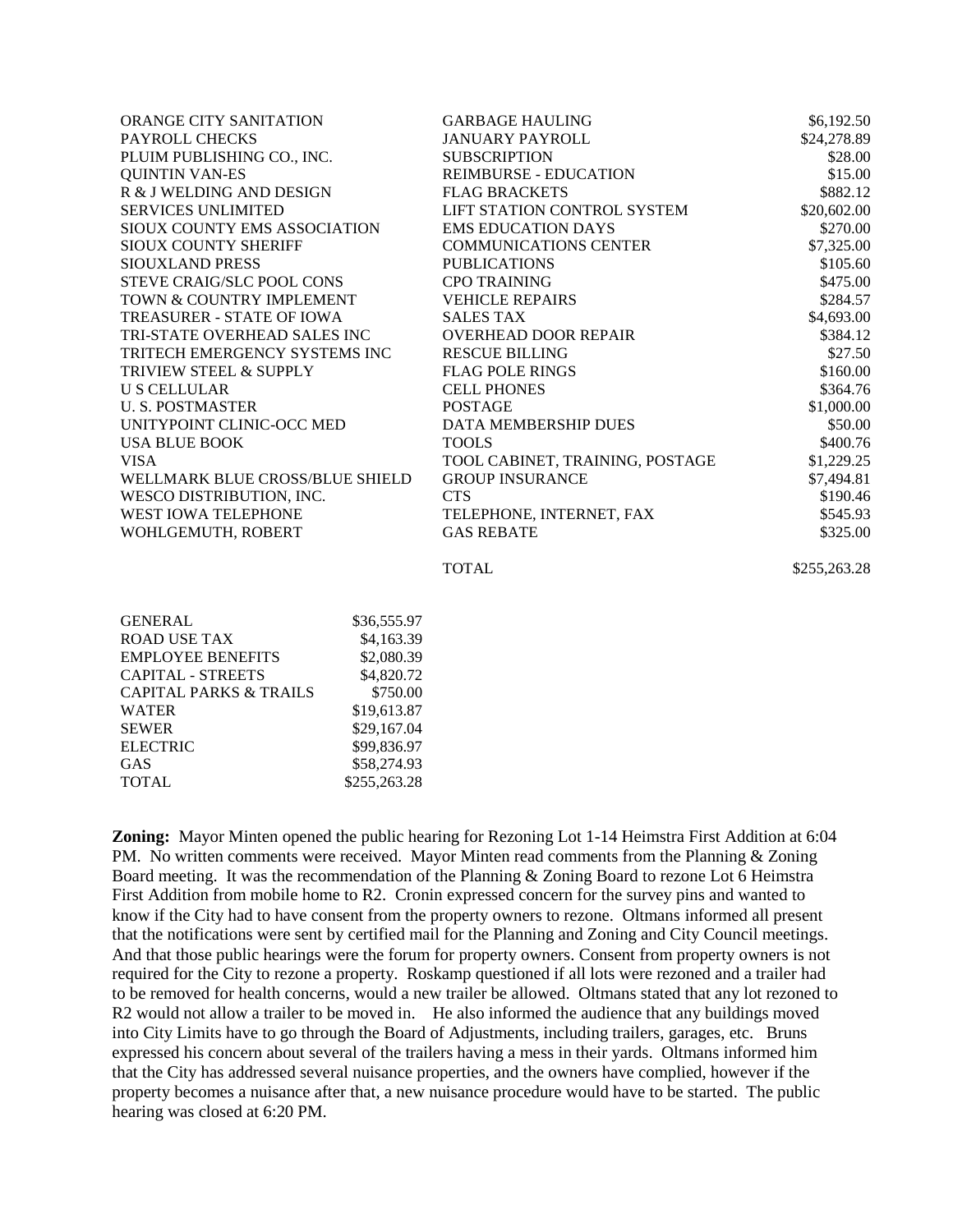Ordinance 713 was introduced by Council Member Kleinhesselink

# **AN ORDINANCE AMENDING ORDINANCE NO. 647 KNOWN AS THE CITY OF ALTON ZONING ORDINANCE PURSUANT TO SECTION 25.1 AND SECTION 1.5 OF SAID ORDINANCE AS PREVIOUSLY PASSED AND ADOPTED THE 13TH DAY OF DECEMBER, 2004.**

Motion by Council Member Zenor that the reading just had to be the first and the Council dispense with the statutory provision that this Ordinance be fully and distinctly read on three different days as provided by section 380.3 of the Code of Iowa. Motion was duly seconded by Council Member Schutt. On roll call vote: Ayes: Kleinhesselink, Schutt, Vande Griend, Zenor Nays: None

Absent: Bengard

And the Mayor declares the motion duly carried.

Motion by Kleinhesselink that title of said bill for Ordinance be approved as set out and said bill for Ordinance 715 be adopted and placed on its final passage. Council Member Schutt seconds the foregoing motion.

On roll call vote: Ayes: Kleinhesselink, Schutt, Vande Griend, Zenor Nays: None Absent: Bengard

The Mayor declares the motion duly carried and will forthwith sign he said Ordinance and the Clerk will add his attestation thereto, said Ordinance being adopted.

Jansen, Jansen, Roghair, Cronin, Gutierrez, Roskamp, and Bruns left at 6:24 PM.

**Property Purchase:** Mayor Minten opened the public hearing to dispose of property at 6:30 PM. No written or oral comments were received. The public hearing was closed at 6:40 PM.

**RESOLUTION 15-04 "RESOLUTION RATIFYING AND AUTHORIZING DISPOSAL OF MUNICIPALLY OWNED PROPERTY"** was introduced and moved for adoption by Council Member Schutt. Zenor seconded the motion to adopt.

Upon roll call vote, the following was recorded: Ayes: Kleinhesselink, Schutt, Vande Griend, Zenor Nays: None Absent: Bengard

Whereupon the Mayor declared the Resolution duly adopted.

**Code of Ordinances:** 

**RESOLUTION 15-06 "RESOLUTION OF THE CITY COUNCIL OF ALTON, IOWA TO REQUEST THE ASSISTANCE OF THE STAFF OF THE NORTHWEST IOWA PLANNING AND DEVELOPMENT COMMISSION"** was introduced and moved for adoption by Council Member Kleinhesselink. Vande Griend seconded the motion to adopt.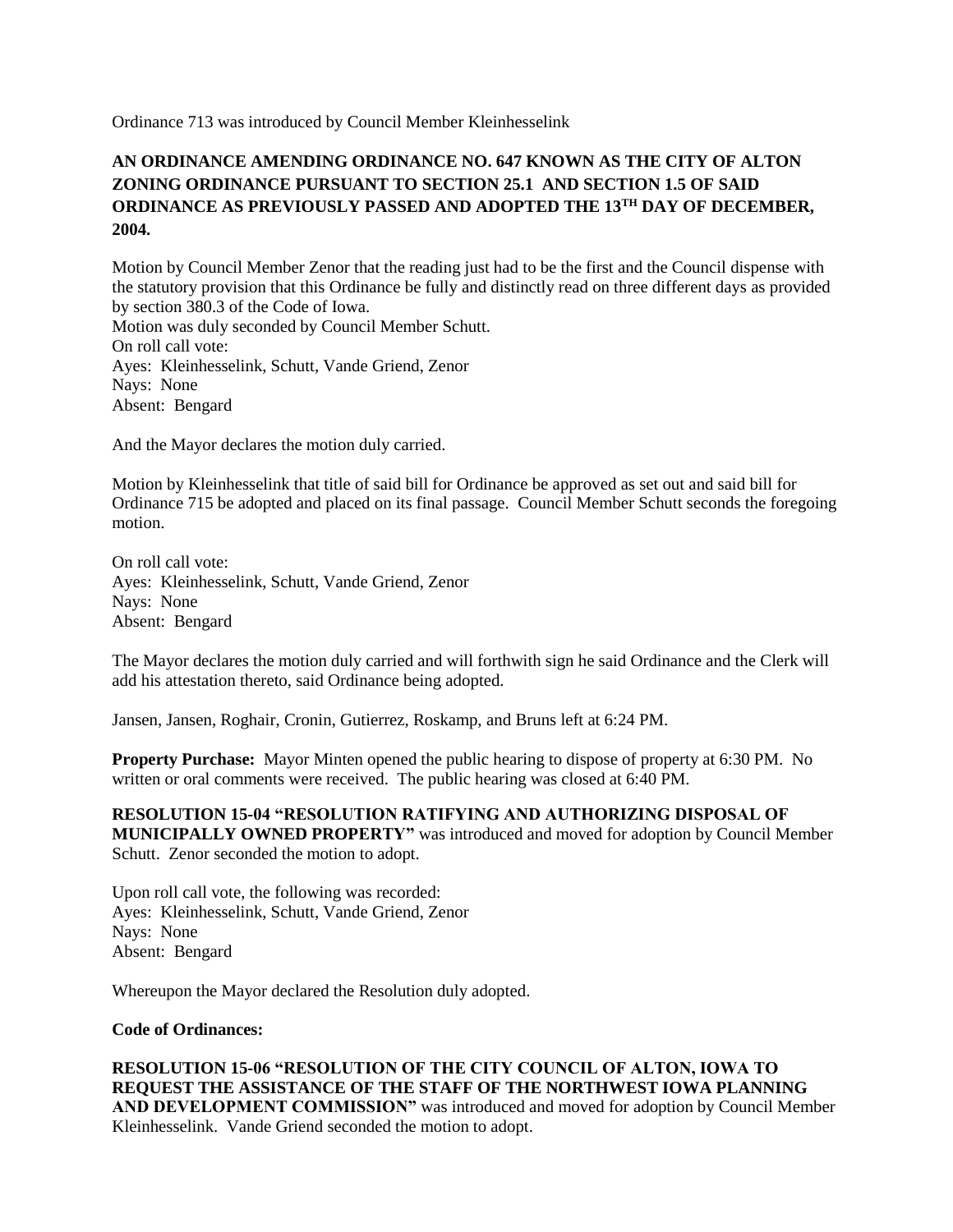Upon roll call vote, the following was recorded: Ayes: Kleinhesselink, Schutt, Vande Griend, Zenor Nays: None Absent: Bengard

Whereupon the Mayor declared the Resolution duly adopted.

**Equipment Purchase:** Oltmans presented a quote from Sanitation Products to build a new Snowplow/Dump Truck. Discussion was held on make and model of the chassis.

Motion by Vande Griend second by Kleinhesselink to approve ordering the equipment for the snowplow, but to source out a different chassis. Oltmans will present a new quote to the Council when one is received. Ayes 4

#### **Boards & Committees:**

Motion by Schutt and second by Zenor to accept the Mayor's appointment of Banj De Jong to the Library Board. Ayes 4

#### **Landfill:**

Oltmans attended the NWI Landfill Annual Meeting. Gate fees will be increasing by \$2.50/ton. The Landfill will notify Orange City Sanitation of the changes, if any adjustments to the contract are necessary Orange City Sanitation will notify the City.

#### **Budget:**

Oltmans presented the Council with the proposed budget for Fiscal year 2015-2016.

Motion by Schutt and second by Kleinhesselink to approve the proposed budget as presented. Ayes 4

**RESOLUTION 15-05 "A RESOLUTION OF THE CITY COUNCIL OF ALTON, IOWA SETTING TIME AN PLACE FOR A PUBLIC HEARING FOR THE PURPOSE OF RECEIVING WRITTEN AND ORAL COMMENTS ON THE CITY'S PROPOSED FISCAL YEAR 2015-2016 BUDGET"** was introduced and moved for adoption by Council Member Schutt. Kleinhesselink seconded the motion to adopt.

Upon roll call vote, the following was recorded: Ayes: Kleinhesselink, Schutt, Vande Griend, Zenor Nays: None Absent: Bengard

Whereupon the Mayor declared the Resolution duly adopted.

## **Other Business:**

Oltmans provided the Council with an updated calendar on the bond issuance.

Oltmans updated the Council on the Park/Playground Committee Meeting. The Committee is looking at June 5 for a ribbon cutting and movie in the park. AIM is looking at buying a piece of equipment to replace the teeter totter.